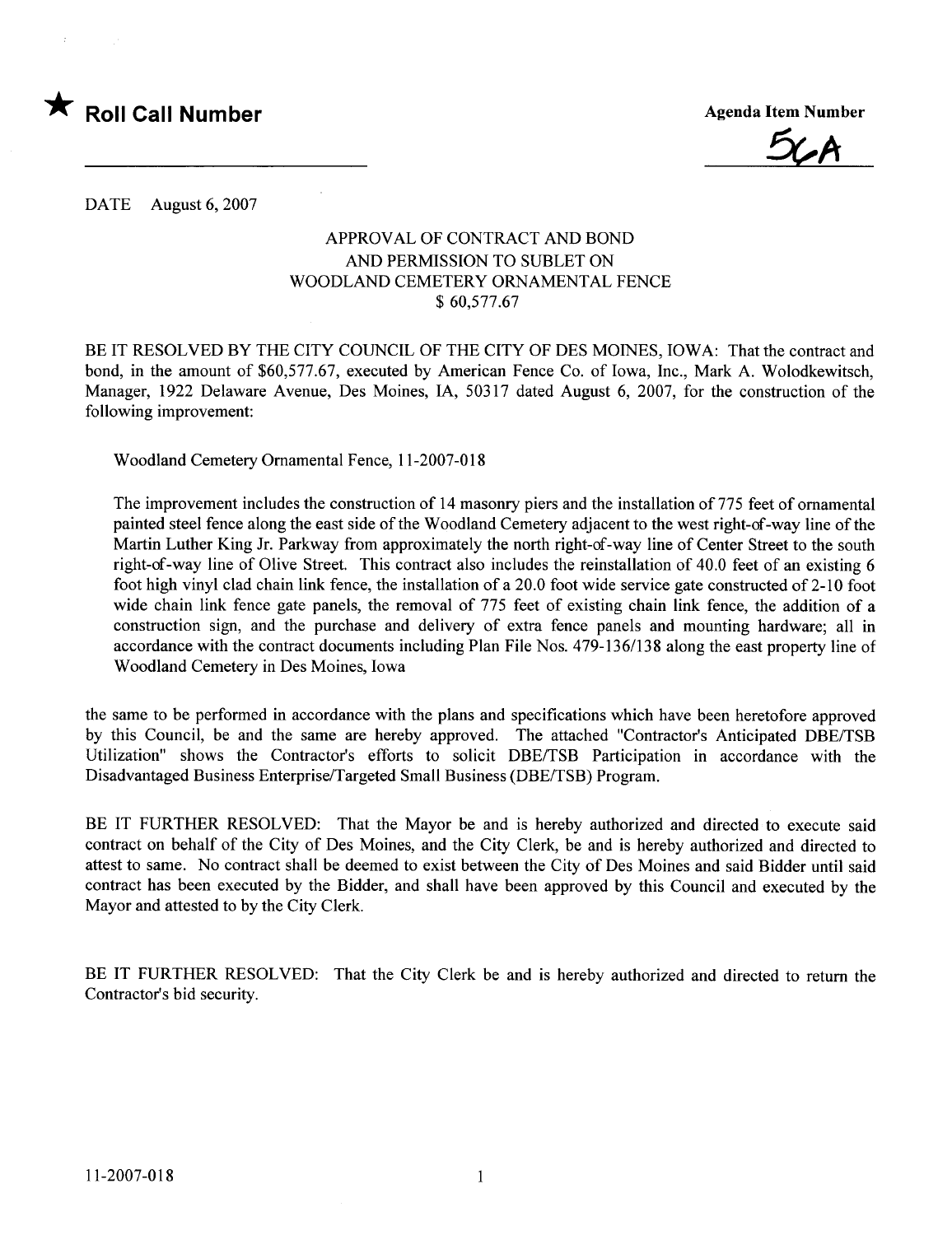



DATE August 6, 2007

BE IT FURTHER RESOLVED: That the attached communication from said Contractor requesting permission to sublet designated items and the attached Permission to Sublet form, be and are hereby approved subject to each subcontractor's compliance with the City of Des Moines Contract Compliance Program. The City Manager is hereby directed to sign said Permission to Sublet form granting permission for said listed subcontractor to work on said improvement upon each subcontractor's compliance with the City of Des Moines Contract Compliance Program as monitored by the Engineering Department.

BE IT FURTHER RESOLVED: That the Des Moines Finance Director is hereby authorized to encumber this contract amount against the funds as identified below, and to acquire Builder's Risk Insurance, if appropriate, for the above referenced improvement.

| Moved by             |                      | to adopt. |
|----------------------|----------------------|-----------|
| <b>FORM APPROVED</b> | Werken "             |           |
|                      | Kathleen Vanderpool  |           |
|                      | Deputy City Attorney |           |

Funding Source: 2007-2008 CIP, Page Park-6, Cemetery Infrastructure and Improvements, PKS138, G. O. Bonds

# $\geq$

| <b>COUNCIL ACTION</b> | <b>YEAS</b> | <b>NAYS</b> | <b>PASS</b> | <b>ABSENT</b>   |
|-----------------------|-------------|-------------|-------------|-----------------|
| <b>COWNIE</b>         |             |             |             |                 |
| <b>COLEMAN</b>        |             |             |             |                 |
| <b>HENSLEY</b>        |             |             |             |                 |
| <b>KIERNAN</b>        |             |             |             |                 |
| <b>MAHAFFEY</b>       |             |             |             |                 |
| <b>MEYER</b>          |             |             |             |                 |
| <b>VLASSIS</b>        |             |             |             |                 |
| <b>TOTAL</b>          |             |             |             |                 |
| <b>MOTION CARRIED</b> |             |             |             | <b>APPROVED</b> |
|                       |             |             |             |                 |
|                       |             |             |             |                 |
|                       |             |             |             |                 |
|                       |             |             |             | Mayor           |

I, Diane Rauh, City Clerk of said City Council, hereby certify that at a meeting of the City Council, held on the above date, among other proceedings the above was adopted.

IN WITNESS WHEREOF, I have hereunto set my hand and affixed my seal the day and year first above written.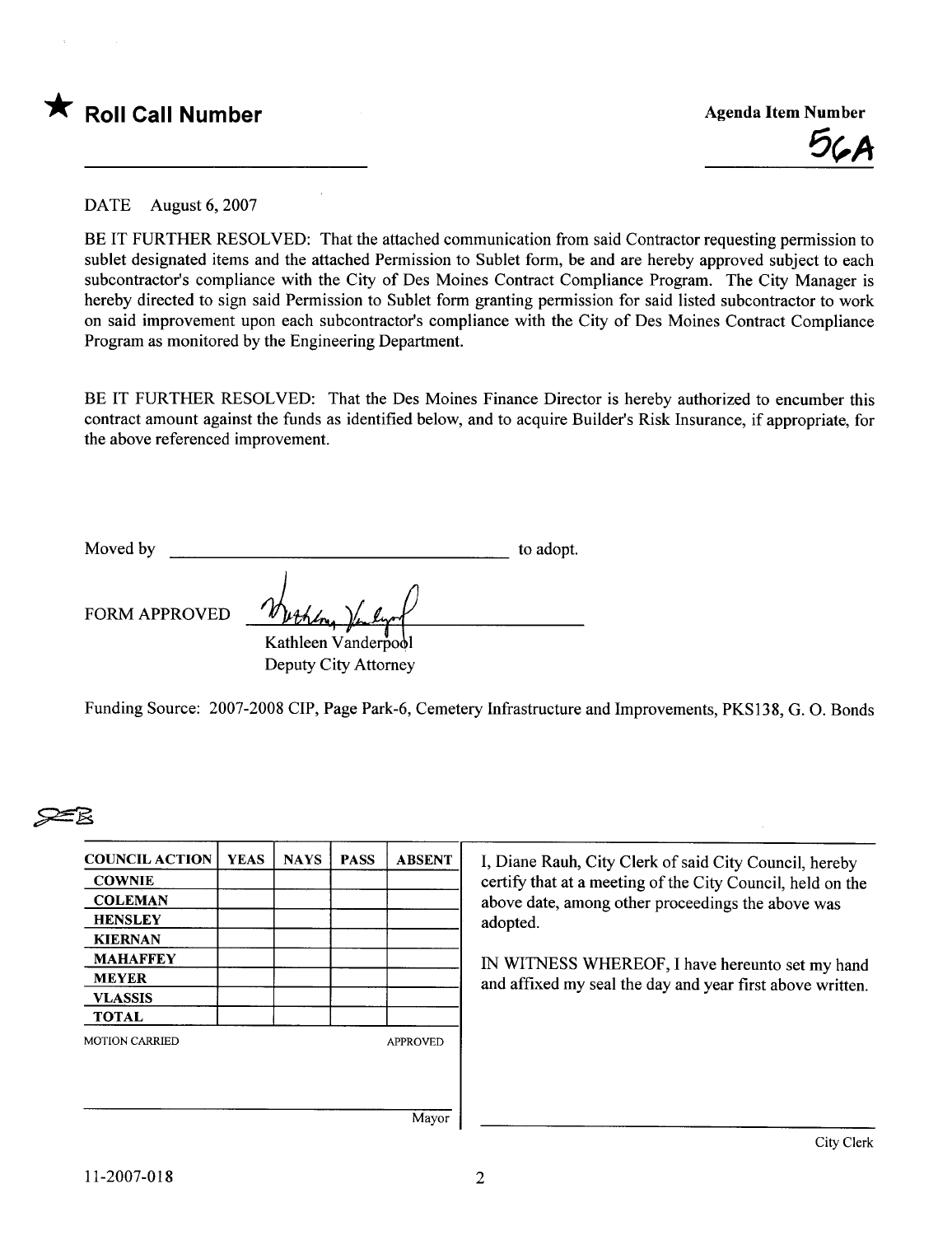Department of Engineering Department of Engineering<br>City of Des Moines, Iowa

 $\sim$ 



#### CONTRACTOR'S ANTICIPATED DBE/TSB UTILIZATION

#### Woodland Cemetery Ornamental Fence

#### Activity ID 11-2007-018

On July 24, 2007, American Fence Co. of Iowa, Inc., Mark A. Wolodkewitsch, Manager, 1922 Delaware Avenue, Des Moines, IA 50317 submitted a proposal for construction of the Woodland Cemetery Ornamental Fence, Activity ID 11-2007-018, which the City Council has determined to be the lowest responsible, responsive bid for said project in the amount of \$60,577.67. The proposal included a statement that the Disadvantaged Business Enterprise/Targeted Small Business (DBE/TSB) Program shall not apply to this project.

The Engineering Deparment has prepared this report summarizing the information that American Fence Co. of Iowa, Inc., has submitted indicating that it anticipates utilizing the following DBE/TSB companies on this project:

|      | DBE/TSB Name | Description of Work                     | <b>Estimated Amount</b> |
|------|--------------|-----------------------------------------|-------------------------|
| None |              | N/A                                     | \$0.00                  |
|      |              | <b>Estimated DBE/TSB Participation</b>  | \$0.00                  |
|      |              | American Fence Co. of Iowa, Inc. Amount | \$60,577.67             |
|      |              | Percentage of DBE/TSB Participation     | $0.00\%$                |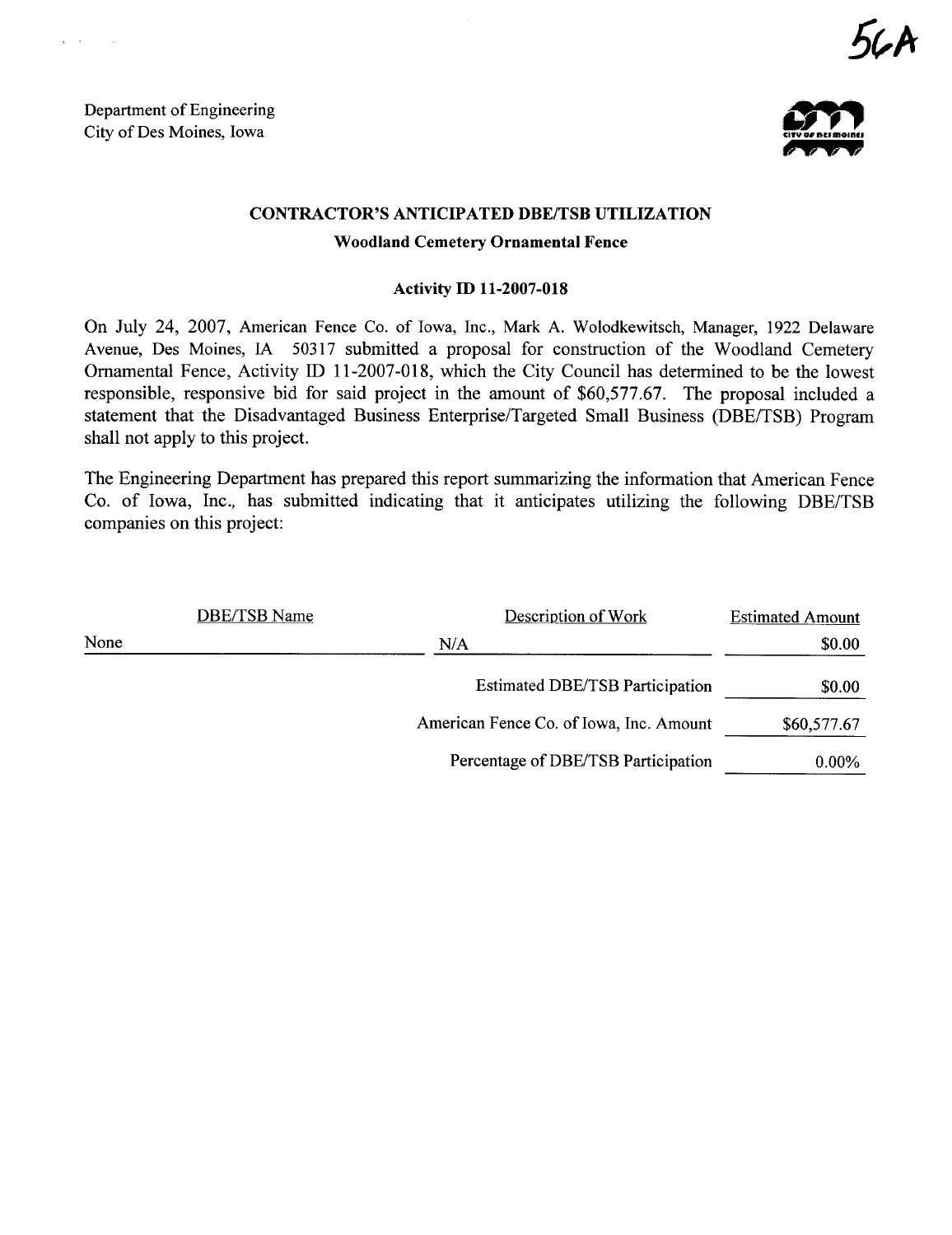### PERMISSION TO SUBLET

|                                               |                                                                                         | July 26, 2007<br>Date |                                                         |                                                      |
|-----------------------------------------------|-----------------------------------------------------------------------------------------|-----------------------|---------------------------------------------------------|------------------------------------------------------|
| Woodland Cemetery Ornamental Fence<br>Project |                                                                                         | Contract No.          | 14303                                                   |                                                      |
| American Fence Co.<br>Contractor              |                                                                                         | <b>Activity ID</b>    | 11-2007-018                                             |                                                      |
| 42-1196320<br>Federal Tax ID                  |                                                                                         | Project No.           |                                                         |                                                      |
| <b>ITEM TO BE SUBLET</b>                      | <b>ORGANIZATION</b><br><b>TO PERFORM</b><br><b>WORK</b>                                 |                       | <b>STATE IF</b><br><b>ORGANIZATION</b><br><b>IS DBE</b> | <b>COST OF</b><br><b>WORK TO BE</b><br><b>SUBLET</b> |
| 4. Masonry Pier                               | Wolfe Masonry Co., Inc.<br>1926 66th Street<br>Des Moines, IA 50322<br>$(515)$ 276-5979 |                       | No.                                                     | \$22,417.92                                          |

Federal Tax ID 42-1120460

| Cost of Items Sublet This Request                   |             | \$22,417.92 |
|-----------------------------------------------------|-------------|-------------|
| Cost of Items Previously Sublet                     |             | \$0.00      |
| Total Cost of Items Sublet                          |             | \$22,417.92 |
| Cost of Specialty Items                             | \$0.00      |             |
| (a) Total Cost of Sublet Items Less Specialty Items |             | \$22,417.92 |
| <b>Total Contract Amount</b>                        | \$60,577.67 |             |
| (b) Total Contract Amount Less Specialty Items      |             | \$60,577.67 |
| Percentage of Contract to be Sublet $(a \div b)$    |             | 37.01%      |

Permission is subject to subcontractors' compliance with the City of Des Moines Contract Compliance Program, and clearance of subcontractors by the Engineering Department is required prior to their starting work. Permission is given with the understanding that the prime contractor shall be held responsible for the subcontractors' full compliance of all terms of the contract.

Attachment: Contractor's Letter  $\frac{Q}{L}$  and  $\frac{Q}{L}$  and  $\frac{Q}{L}$  and  $\frac{Q}{L}$  and  $\frac{Q}{L}$   $\frac{Q}{L}$   $\frac{Q}{L}$   $\frac{Q}{L}$   $\frac{Q}{L}$   $\frac{Q}{L}$   $\frac{Q}{L}$   $\frac{Q}{L}$   $\frac{Q}{L}$   $\frac{Q}{L}$   $\frac{Q}{L}$   $\frac{Q}{L}$   $\frac{Q}{L}$   $\frac{$ 

Form Routing: Project Engr. City Engr. Engr. Admin. City Clerk/City Manager Engr. Admin. Distribution

City Manager Date

Roll Call No. Date